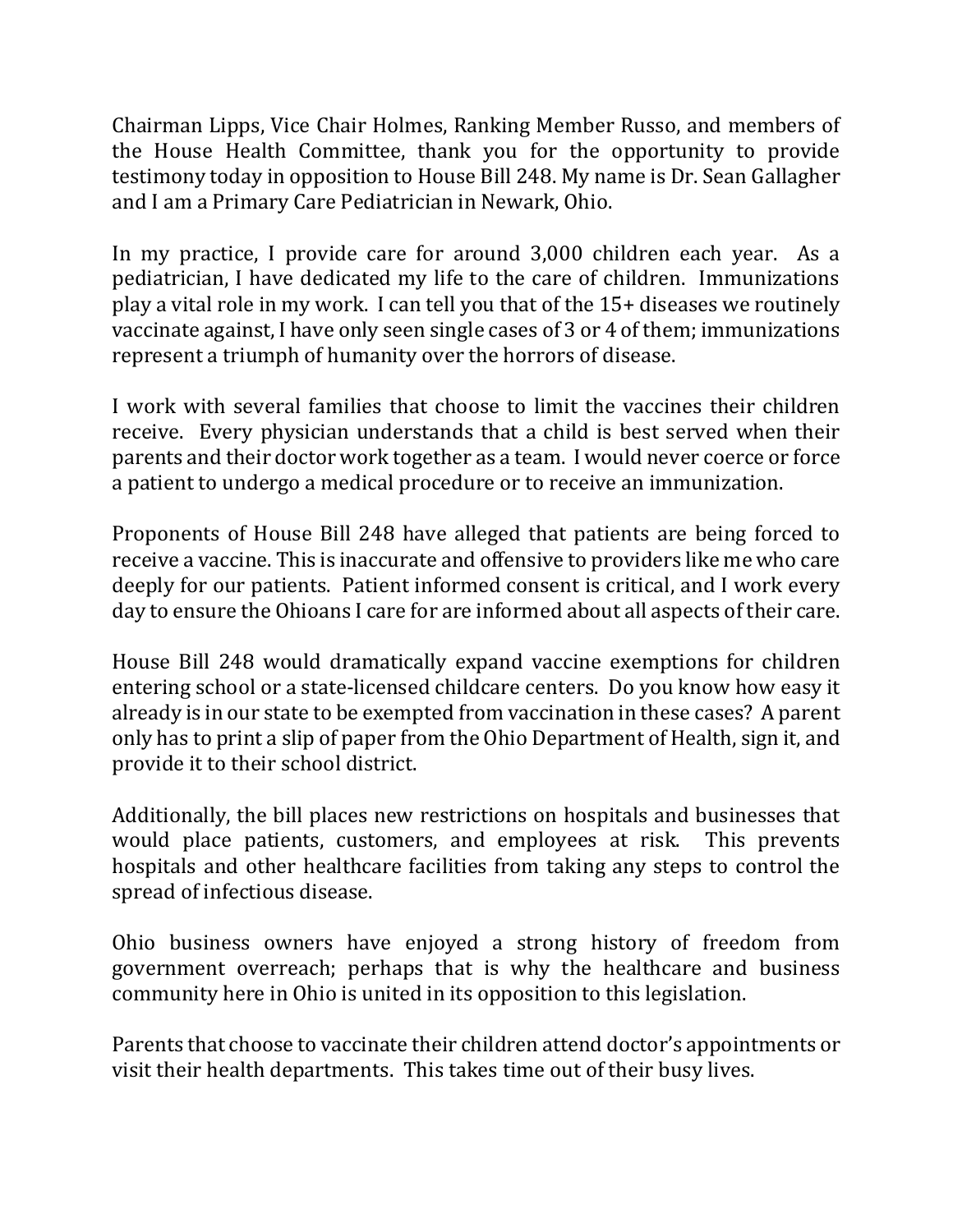As stated above, it isn't difficult for a family to obtain a vaccine exemption in our state: a one-sided sheet of paper with a signature is all that's required. However, House Bill 248 would do away with with this token amount of work. Parents who either choose not to immunize or simply don't feel like filling out the form could call the school or daycare and claim a medical or nonmedical exemption with no documentation. As a result, HB 248 will only degrade the health of Ohio's communities.

The overreaching aims of House Bill 248 sweep on. By preventing school districts and health departments from having an accurate understanding of immunization rates in their jurisdictions, it hobbles responses to disease outbreakds. Whereas now, our public health leaders have the information to respond to disease outbreaks in a targeted way, alerting and protecting those individuals most at risk. This includes Ohio children with cancers and immunecompromising conditions. Without this information, our school and health department leaders will instead have to respond to disease outbreaks with expensive, intrusive shut downs like those we endured in March of 2020.

Immunization is a personal choice for patients and their parents. But, don't forget: children have rights too. This includes the right to good health. In the case of vaccination, individual choice affects the health of all Ohioans. The fact of the matter is, no one is forced to receive an immunization or is discriminated against for their decision to decline an immunization. Ohio is among the states with the easiest-to-obtain vaccine exemptions. I have never worked at a hospital that required flu vaccination that didn't also allow liberally for employees to abstain.

It is important that this committee understands that Ohioans strongly support immunization. Not content with declining vaccines for themselves and their children, Ohio's anti-vaccine activists instead have consistently tried to erode the trust of ordinary Ohioans in immunizations and in their physicians. I am appalled at the baseless, fanciful accusations submitted by those in support of HB 248 that seek to besmirch healthcare workers like myself. I should be able to provide evidence-based care to the children I serve free from overreach from these individuals and the government.

In closing, I exhort you to place the interests of all Ohioans ahead of a vocal minority. Ohio's healthcare providers are deeply concerned about this